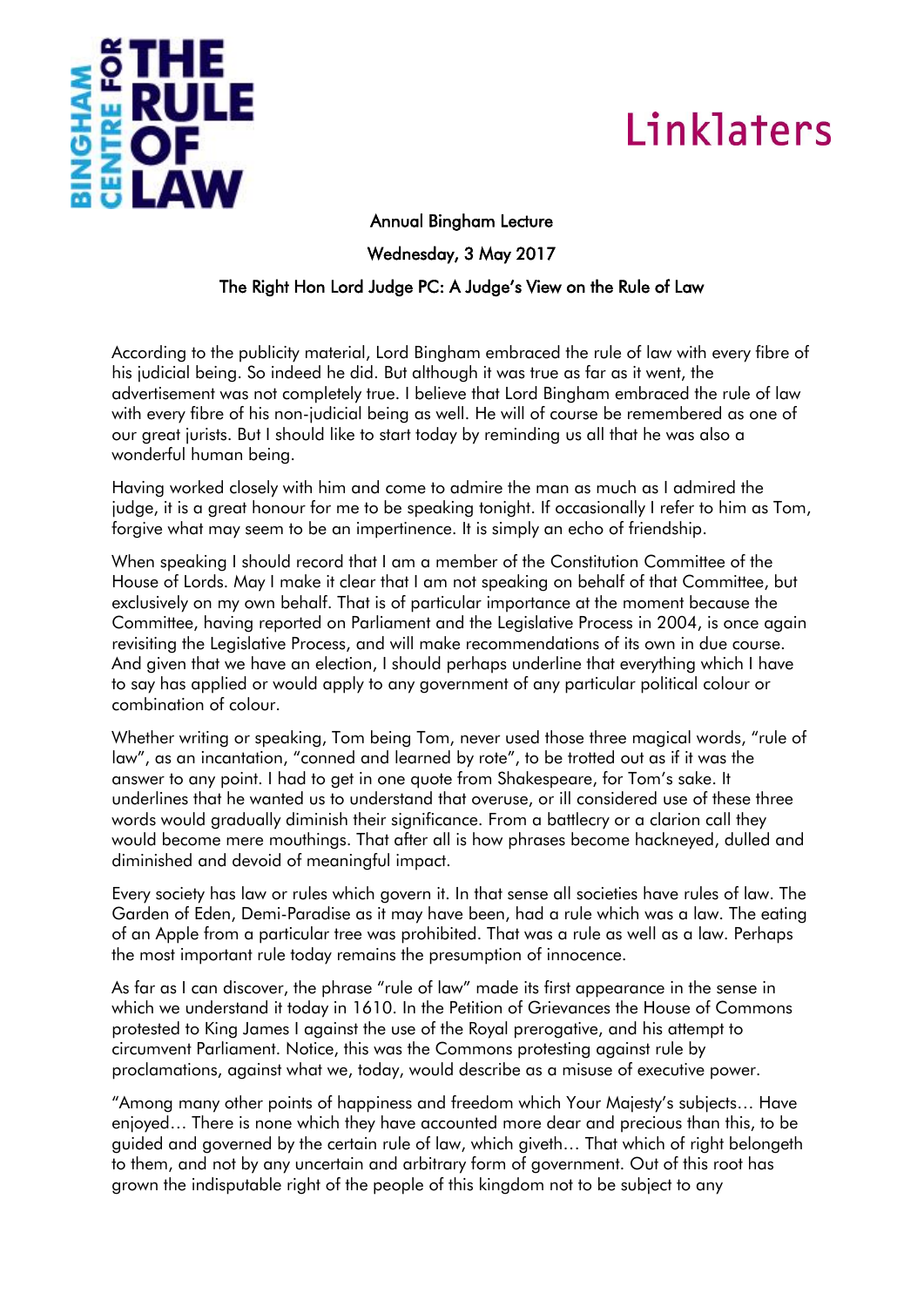punishment… Other than such as are ordained by the common law of this land, and the statutes made by their common consent in Parliament".

Although this is not a lecture in history, another of Tom's interests, I want to underline that this was 17<sup>th</sup>-century England, far removed indeed from democracy as we know it, but the Petition fixed on the "rule of law" as the ultimate protector of precious rights and freedoms, and identified public consent as given in Parliament as a crucial ingredient of the "rule of law". What is more it is clear from the Petition, and the context, that "consent" had to be understood as what we would nowadays describe as "informed quote consent, if you like, educated consent. This was not the thought process of notable political philosophers, like Plato and Aristotle, but a plea by a representative group of the community, ordinary men in Westminster, that executive authority should not be exercised unlawfully. We may be tempted to forget that this was a courageous Petition, brave because the Tower was the frequent destiny of Parliamentary dissenters, and dissent could very readily be treated as treason. Yet from London this phrase has travelled the world, and even countries which would not recognise the rule of law if it hit them in the face, claim to abide by and uphold it.

From it, after a Civil War, the execution of one King, and the abdication of another, emerged the sovereignty of Parliament, as the supreme lawmaker in this country, and in 2017, the ultimate democratic authority of a House of Commons elected by universal suffrage. In constitutional theory Parliament can make any law it likes. But the exercise of constitutional sovereignty is not synonymous with the rule of law. The abhorrent laws of apartheid South Africa were constitutionally impeccable; so indeed were some of the appalling laws of Hitler's Germany. We must therefore distinguish between constitutionality and the rule of law. Constitutionality is a vital ingredient of the rule of law, but not always, nor in every country, definitive of it.

Nothing I am saying is intended to cast the slightest doubt on the principle that the foundation of our constitutional arrangements is the sovereignty of Parliament. Nor indeed should anyone take what I am saying is a coded message, implying that we are on the way down to horrors like apartheid or Nazism. What however I am asserting is that the sovereignty of Parliament is emphatically not the sovereignty of the executive or the government. And nearly 4 years after retirement as a judge, and spending an increasing amount of time in the House of Lords, I see the legislative process in a new way. In summary, the process of scrutiny, which provides the basis for Parliamentary control of the executive, has if I may adapt the famous aphorism of John Dunning, diminished, is diminishing, and ought to be increased..

As a judge I would spend time construing a section, or a section or two of a statute, in thecontext of the whole statute, attempting to discern its meaning. Sometimes the meaning was plain, frequently not, but beyond the occasional gripe about the amount of legislation (an entirely justifiable gripe) like other judges, I had no time to focus on the legislative process as a whole, a process which is now a torrent, and faces a legislative tsunami, as the process of Brexit offers the greatest challenge ever faced by our legislative processes.

You will be told that the number of Bills has been at a steady level for some 50 years. True enough. But the average number of sections in each Act has doubled. Lawyers know that every section has grown much longer, and then there are the killer schedules, which in many cases are at least as long, if not longer than the sections of the legislation. During the last few years something like 3000 typed pages of primary legislation have been produced annually, and in addition laws are made by some 12,000- 13,000 pages of delegated legislation. Again, annually. The productivity is wonderful. But there is a deeper question. How much of this lawmaking, whether by primary or delegated legislation, has actually been read,just read,let alone scrutinised, by how many of us in Parliament in advance of the enactment coming into force?. Yet, as I have already indicated, legislative scrutiny is an essential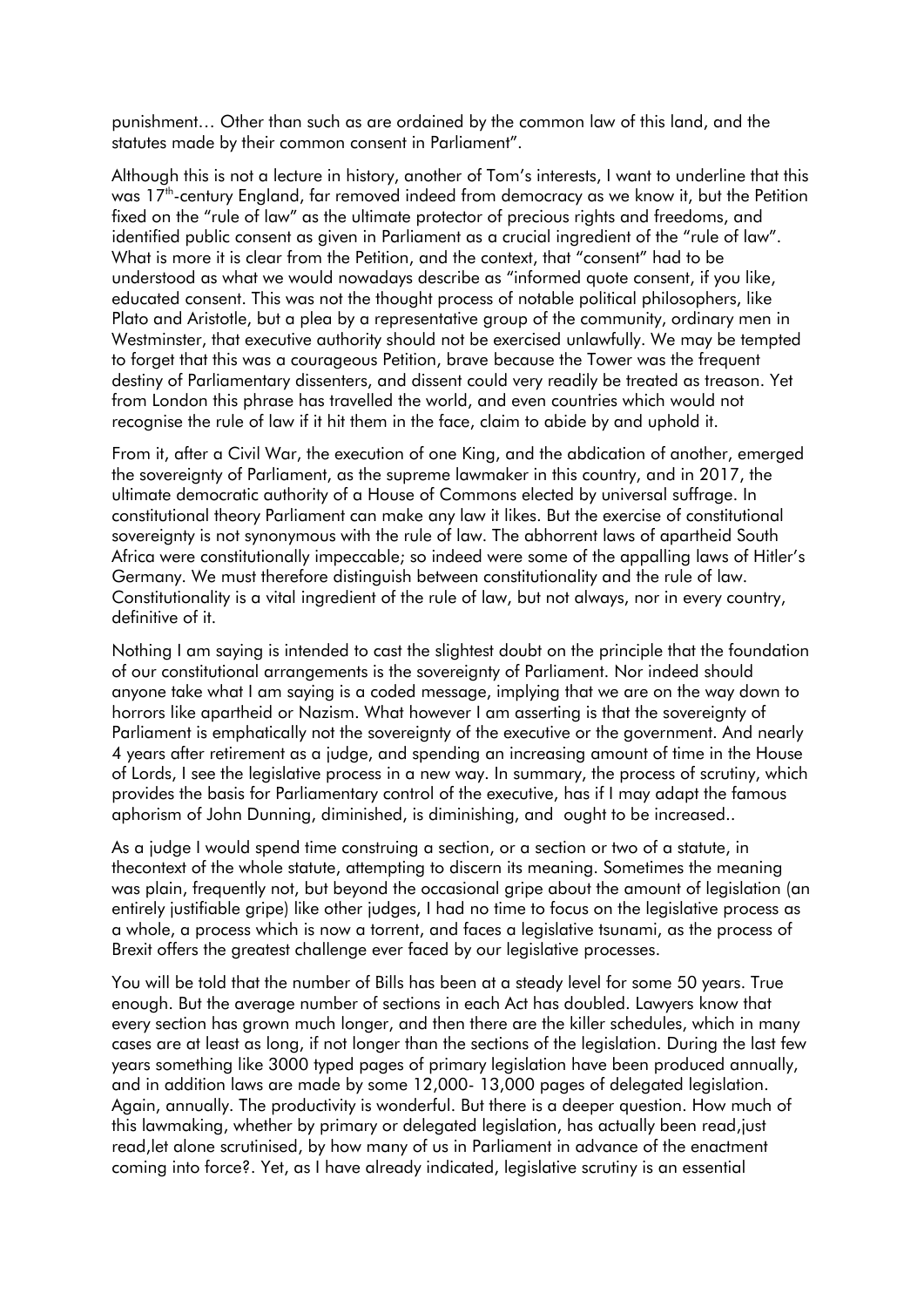ingredient of our Parliamentary democracy. The government should be held to account for its actions, and its policies, and consequentially for the laws it seeks to enact to implement its policies and legitimise its actions.

We now have legislation which is not much more than intended political propaganda. Because of Tom's deep interest in Wales, and by way of respect to Sian's ancestors, I use the Wales Act 2017 as the example. Section 1 (2) tells us that the purpose of this Act is to "signify the commitment of the Parliament and government of the United Kingdom to the Assembly and the Welsh Government". Hurray, but that is not lawmaking. It is a legislative provision which is not legislation at all. Section 2 inserts into section 107 (5) of the 2006 Act: "but it is recognised that the Parliament of the United Kingdom will not normally legislate with regard to devolved matters without the consent of the assembly…". Hurray again.

What on earth does "normally" mean? Who decides? When the issue arrives at the Supreme Court the unfortunate Justices will be told that they should keep their noses out of party political matters. Look just a little deeper, and what you have is a provision which purports to recognise a constitutional convention, and then purports to give it legal force, while preserving the notion that it remains a convention. Please bear the propaganda element in mind when I return, as I shall, to the Wales Act. Please, also, do not forget that legislation is an entirely inappropriate vehicle for government propaganda. Moreover the more time spent on propaganda, the less time there is for scrutinising what I might call real legislation.

Then we have "skeleton" Bills. There are numerous examples. The Childcare Act made provision to secure that childcare was available free of charge to qualifying children of working parents for, in round figures 30 hours in each of 38 weeks annually. If you look at the Act you will find no more in truth than an assertion of this ambition, and all the rest will be dealt with by regulation. There are regulation making powers in section 1 (4), s1 (7), and again in s1 (8). Turn to section 2. To discharge the duties, no less than 11 regulation making powers are included in s.2 (2). These include the creation of criminal offences, and financial penalties, and the conferment of powers on HMRC. There is yet further regulation making power in subs 6. In section 5, there is a further regulation making power, relating to the publication of information about childcare and related matters. Are you keeping count? I make it 16 so far. Because there is the grandmother and grandfather of regulation making power in what is described as a supplementary provision about regulations, which enables any provision made by or under any Act (whenever passed or made) to be amended, repealed, or revoked, by regulation. All these regulations, to secure free care for children, including the creation of criminal offences. There is therefore no scrutiny during the enactment process, because there is nothing to scrutinise, and as we shall see, effectively no scrutiny when the regulation making powers are exercised.

You will hardly be surprised that the Delegated Powers and Regulatory Reform Committee, whose tireless efforts to the improvement of draft legislation when it reaches the House of Lords should be gratefully acknowledged, took the view that this Bill contained "virtually nothing of substance beyond the vague "mission statement"…". The criticism was entirely justified. The criticism of "skeleton" bills has been directed at a significant number of recent Bills, including for example only, the Education and Adoption Bill, where the concept of a "coasting school" was created, without a statutory definition of what that might be, with its meaning to be found in regulations to be made subsequent to enactment. Another example is the Cities and Local Government Devolution Bill which was described as "in essence an enabling Bill in that it primarily confers delegated powers rather than containing operative provisions". True it is, that the efforts made by the Committee in relation to these, and other Bills, has some influence during the debate in the House of Lords when considering the legislation, and the Government sometimes acknowledges the force of the argument.. For example, in relation to "coasting" schools, it conceded that the delegated legislation should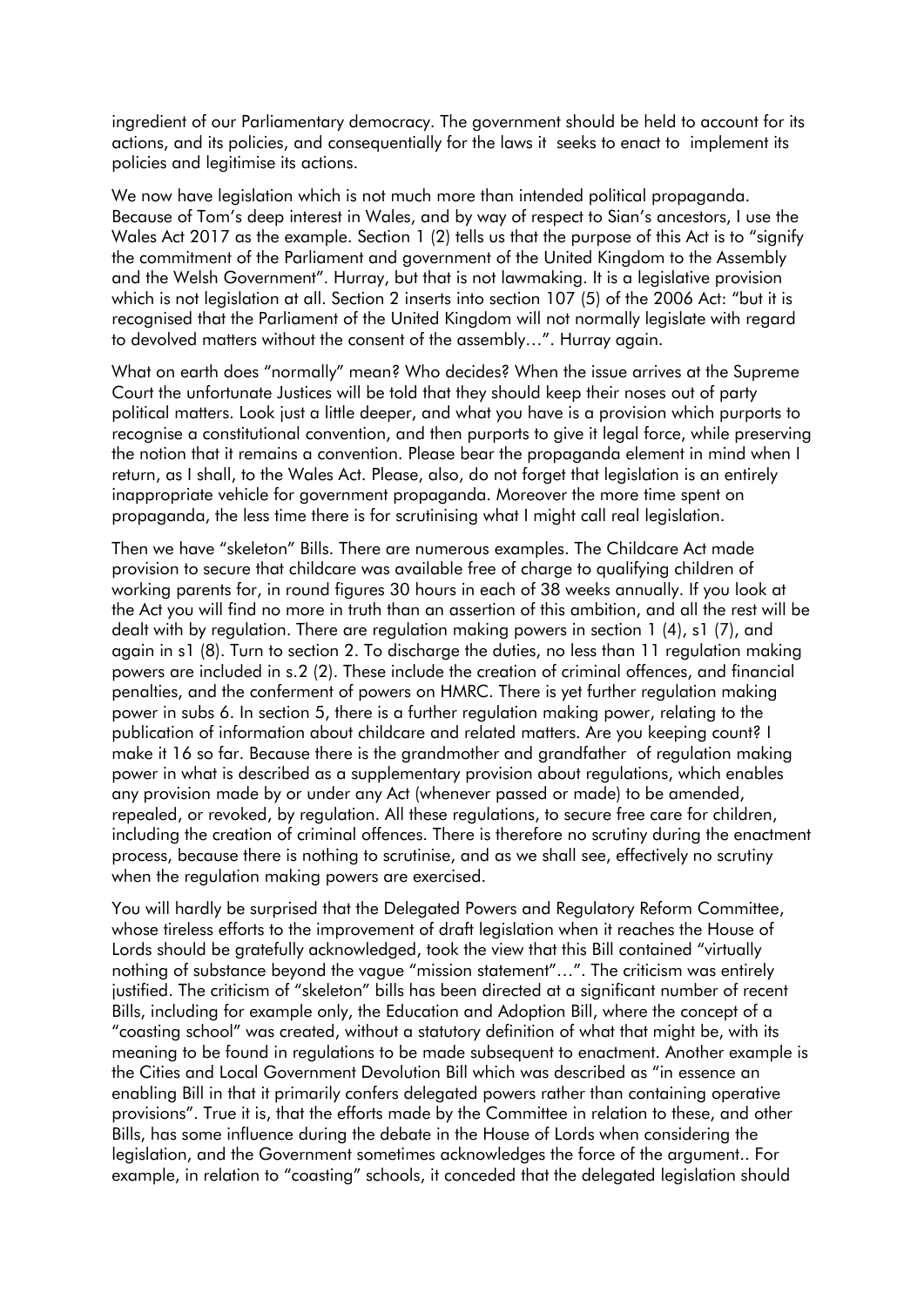be subject to affirmative procedure, but rejected the crucial weakness, the absence of a definition in the primary legislation. It will not be for the courts to interpret the word "coasting" as a perfectly ordinary English word: this perfectly ordinary English word will be defined in regulation. And whatever definition may be adopted, there is in reality not the slightest chance, I do mean, not the slightest chance, that the new definition would be rejected.

Yet, here we have skeleton bills, in which important policy questions are being left to delegated legislation. It is all perfectly constitutional. But this is legislation relating to matters of principle and policy, rather than what my much admired colleague on the Crossbenches, Lord Lisvane, vividly described as the "mechanics" , which is what delegated legislation is for, and for which it is entirely apt.

In the available time, I must offer no more than a glance at the "Christmas tree" Bills. In summary the Christmas tree is the grand title to the Bill, apparently well focused. The tree is then festooned with multiple miscellaneous, potentially controversial provisions, with no apparent connection with the title of the Bill. Included in a bundle like this, they can escape scrutiny in the Commons. The Bingham Centre, with the economy of language which Tom himself would have appreciated, describes them as "bad practice". I agree, and have nothing to add.

Can I now come to Henry VIII. Some of you will have heard me on that tyrannical menace, but I shall not detain you for long. Do remember the Wales Act? Do remember all those grand statements? Well Part 5 rapidly brings us down to earth. Regulations may be made which will give power to the Secretary of State to "amend, repeal, revoke or otherwise modify

- (a) an enactment contained in primary legislation, or
- (b) an instrument made under an enactment contained in primary legislation".

To avoid any doubt, and by way of contrast with "coasting schools", "primary legislation means

- (a) an Act of Parliament
- (b) a Measure or Act of the National Assembly of Wales".

So here, by regulation, a Minister will be empowered to amend any Statute or legislative provision enacted not only by the Parliament which chose to bless the Minister with this extraordinary power, but also by the representative Assembly which did not. When I use the word "extraordinary", I am describing the constitutionality of the provision, not its frequency. Clauses like this are now commonplace. I shall not reanalyse the Childcare Act. Provisions like these are, and I used the word advisedly, "commonplace". In the last Session no less than 14 Bills included no fewer than 41 of them.

They are always called Henry VIII powers and we believe that the 1539 Parliament gave such powers to him. Certainly he wanted them, but he did not get them. Parliament refused to allow him power to override Statute. This indeed was what the Petition of Grievance objected to. Now, here we are, with a Parliament based on universal suffrage, conceding to the executive, the power to overrule primary legislation, and we do so habitually. All this is constitutional. It derives from the sovereignty of Parliament. It is not a recent phenomenon. It is embraced by governments of all political colours. Yet what Henry VIII could not get from his normally subservient Parliament, we now grant.

Indeed they are nowadays granted with a benevolence far in excess of their numbers in the 1930s . Yet public concern at that time led the Donoughmore Committee to recommend that " the use of the so-called "Henry VIII clauses", conferring power on a Minister to modify the provisions of Acts of Parliament… Should be abandoned in all but the most exceptional cases,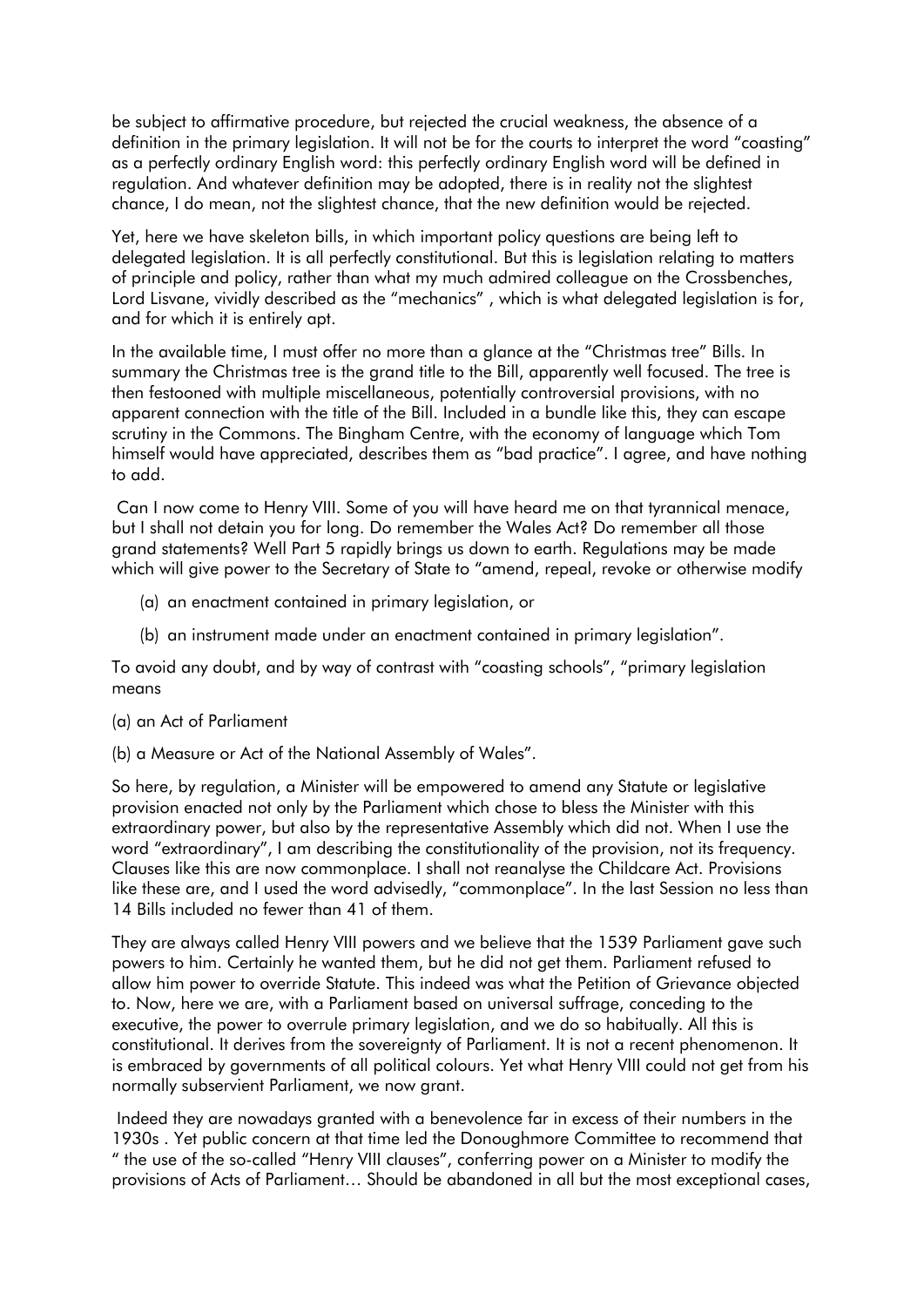and should not be permitted by Parliament except upon special grounds." As to delegated legislation generally, it concluded that "there is at present no effective machinery for Parliamentary control and the consequence is that much important legislation is not really considered and approved by Parliament" That was in 1932. All I can add is that no notice was taken of Cassandra when she piteously warned against the Trojan Horse.

We are told that Parliamentary control of secondary legislation is secured by the requirements of affirmative or negative resolution before regulation making powers come into force. In theory this is true. In constitutional theory it represents the sovereignty of Parliament. In practice Parliamentary scrutiny is minimal. Regulations put before the Commons are given the level of consideration which it would be an exaggeration to describe as cursory. That extends to the exercise of Henry VIII powers as well as matters of policy and principle which have not been included in primary legislation.

I only have time to identify a few facts. Delegated legislation is brought into force by statutory instruments. The statutory instruments are drafted by government departments. There are three processes, negative resolution, affirmative resolution, or strengthened procedure, enhanced and super affirmative, resolutions. Within these three procedures there are 16 variations. In the Commons they are considered by the Delegated Legislation Committee, a group of 18 members. The last time the Commons rejected a statutory instrument was in 1979, over 35 years ago. At least the Lords has rejected 6 such instruments since 1968, that is, in almost 50 years. And from time to time a "regret" motion is passed there too, which nevertheless does not prevent the instrument to come into force. Everything I wish to say about these processes is contained in "the Devil is in the Detail: Parliament and Delegated Legislation, produced by the Hansard Society.

"Generally speaking, however, DLC debates are often a waste of Parliamentary time.… Members are ill-prepared for the debates, they can often be seen dealing with constituency correspondence, and they may have no knowledge at all of the often technical issues under discussion. The average length of a debate in the 2013 – 2014 session was just 26 minutes, but can be as short as 22 seconds. They make a mockery of the concept of effective scrutiny."

This summary of legislation covering 12,000- 13,000 pages annually, and literally thousands of statutory instruments, is really rather chilling. It is chilling anyway, but particularly so in relation to skeleton bills and the exercise of Henry VIII powers. Whatever concerns I may feel, I have to repeat, that for as long as Parliament, and in particular the Commons, are content with these processes, they are entirely constitutional. Perhaps to lift the gloom, I should also add that from time to time Parliament does wake up and reject legislative proposals, or makes it clear that proposals are unacceptable and would not receive Parliamentary approval. Of these, perhaps the most obvious in recent years was the Legislative and Regulatory Reform Bill of 2006, which was nicknamed the"Abolition of Parliament Bill". If enacted a new constitutional principle would have emerged, that there is nothing that a Minister cannot do.

Generally, however, constitutional questions receive scant attention, or are treated dismissively. For the government of the day the imperative is to get its business through Parliament..I shall not reiterate my profound unease at the absence of any sensitive understanding of our constitutional arrangements which led to the Lord Chief Justice hearing the news on the radio that the office of Lord Chancellor was abolished; nor indeed that the discourtesy was the result of a deliberate policy, not accidental oversight. But, ignoring all other aspects of this constitutional upheaval, there is one major consequence which is not attracted the attention it deserves. The point is a simple one. There is no member of the Cabinet who has had any specialist experience or practical understanding of the constitution which the Lord Chancellor in his former role brought to the table. There is a Minister for the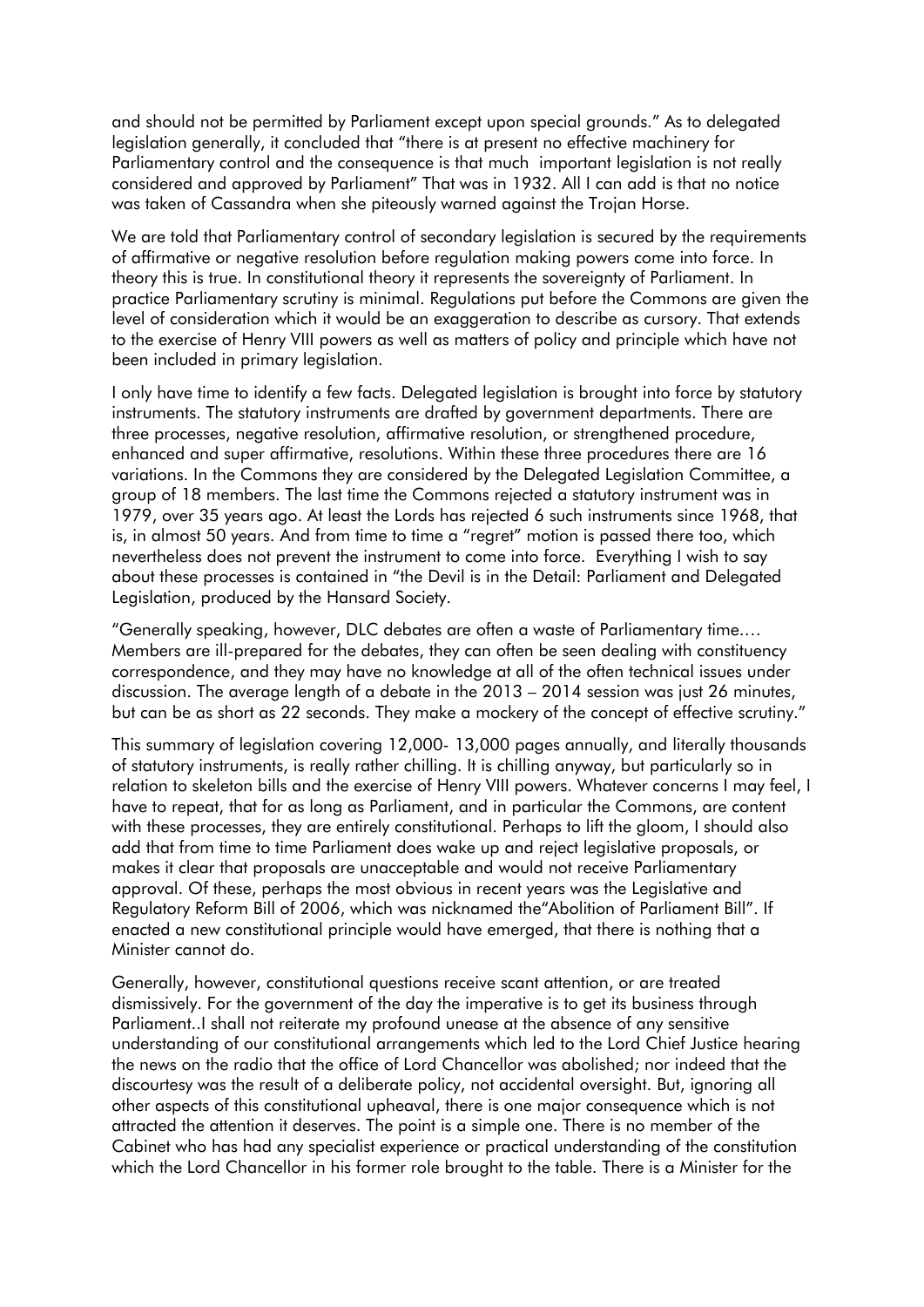Constitution but he is not the Lord Chancellor, nor indeed a member of the Cabinet, and as he is not a member of the Privy Council, he does not attend Cabinet meetings. We can wonder what attention will be given by the executive to the current work of the Constitution Committee on the Legislative Process. In 2014 the Constitution Committee complained that there was "no clear focus within Government for oversight of the constitution. We invite the Government to agree that a senior Cabinet minister should have responsibility for oversight of the constitution as a whole." As if recognising that whichever Party came to power after the forthcoming election might not see the point, it was repeated, quite deliberately, "we repeat our recommendation that there should be a clear focus within Government for oversight of the constitution as a whole, beyond individual constitutional reform proposals, with a senior Cabinet minister identified as responsible for that work". Following the general election in 2015 there was a new government and a Constitutional Reform Cabinet Committee was created "to consider matters relating to constitutional reform within the United Kingdom".. In nine months it met once. I am not sure whether it still exists. But the repeated specific recommendation of the Constitution Committee has been ignored. That crucial function personally performed by the old-style Lord Chancellor in reality is not capable of being performed, either by the Minister for the Constitution, nor indeed by the Minister for the Cabinet Office who has been assigned this responsibility. Neither is an office which is remotely capable of replacing the old style Lord Chancellor, who would have appreciated some of the subtle nuances which underpin our constitutional arrangements, and whose office carried historic and effective weight in Cabinet.

Returning to the Constitution Committee In May 2 016 it published an important paper on the Union and Devolution, which included a section on ministerial oversight of constitutional matters.It received the government response on 7 March 2 017 . It is, of course, no coincidence, that the Minister for the Constitution was due to give evidence to the Constitution Committee on the following day. Another important report, on Inter-governmental relations in the United Kingdom, was published in late March 2 015.it received a response nearly 2 years later, in January 2 017.

These observations relate to a period when we had a Conservative government. Bearing in mind that it was a Labour government that masterminded the constitutional revolution between 2003 and 2008, and proposed the Abolition of Parliament Bill I emphasise that I am not attempting to criticise one political party at the expense of another. The truth is that I cannot discern any wild enthusiasm for addressing constitutional issues, unless perhaps to enable a party political point to be made.

I am running out of time. Constitutionally, the only body entitled to address these problems is Parliament itself. If they were facing Henry VIII or James I, I have not the slightest doubt that there would still be men, and now women, who would show the courage shown by their predecessors and stand up to an over mighty executive seeking yet wider powers,or proposing wild laws. There is, I hasten to emphasise, not the tiniest scintilla of evidence which leads me to even the mildest suspicion that somehow or other a power grab is or has been in progress. When Prime Ministers, or senior Ministers, of whichever political colour, speak of the sovereignty of Parliament that is what they mean, and that is what they believe. In the turmoil of daily political life, constitutional issues seem to be very lawyerly,and readily brushed aside. What on earth are men and women of courage supposed to stand up for?. or for us, as citizens to stand up for? Put shortly, it is the rule of law itself. The flaw in our processes is that we are eliding constitutionality and the rule of law. The laws which govern us, whether created in primary or secondary legislation, or indeed codes of practice, should be carefully scrutinised by Parliament before they come into force. An elementary principle which underpins the rule of law in our country is that laws are made after Parliamentary scrutiny. The three words "sovereignty of Parliament" should be no more of an incantation, "conned and learned by rote", than the other three words, "rule of law".